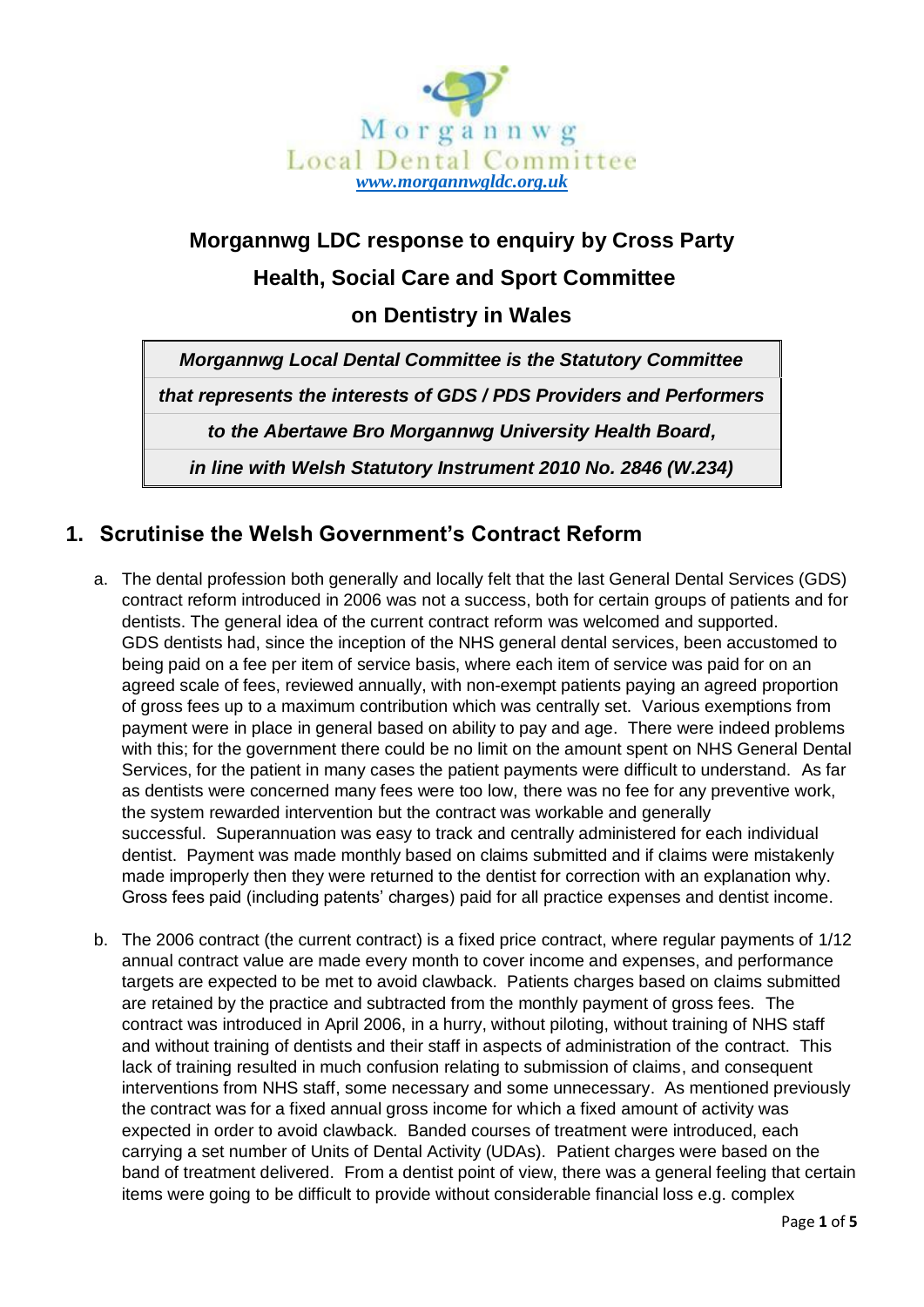treatments involving crowns, bridges, certain types of dentures, high needs patients which sometimes demanded a considerable number of visits to complete a course of treatment, other complex treatment such as surgical removal of teeth, complex molar endodontics and advanced periodontal therapy treatment. The contract incentivises simple treatments (e.g. extractions) over the provision of more complex treatments (e.g. molar endodontics) which require more time and visits for the same fee. Furthermore, the same fee was payable for the provision of one crown and for three crowns, yet the laboratory bill for the three crowns was three times that for one crown: also, the surgery time is considerably more. In addition to this, increasing costs of practice management because of continually increasing regulation were not factored into a fixed price contract at its inception and had to be absorbed by the dental practice. As with the previous contract there was little reward for prevention and again the contract rewarded intervention. The regulations also removed practices' ability to charge for frequent missed appointments by patients, thereby increasing the likelihood of not being able to hit contract targets and thus increasing the risk to the practice of clawback which is unable to be compensated for.

- c. The method of calculating contract value and number of UDAs required to meet the target was unclear at the outset and the method used to calculate all this and ultimately the UDA value left different UDA values for each practice, varying from less than £20 to almost £40. This meant that some practices would be paid £20 for a Band 1 treatment whilst others were paid £40 with other practices any amount in between, Band 2 treatments varied between £60 and £120 and Band 3 treatments between £240 and £480. This caused considerable discontent in and amongst the practices as can be imagined. It also affected ability to pay associate dentists, the higher paid practices having a distinct advantage over their lower paid colleagues
- d. The idea of reform of this contract was welcomed by the profession provided it was to be piloted over a suitable period of time and be properly evaluated. Welsh Government has been developing a new dental contract since 2010 following a report of a Task and Finish Group. In 2011 eight practices in Wales took part in the initial pilots, and then in early 2016 2 practices in ABMU moved to trial a more advanced prototype. There was a shift in emphasis from treatment to prevention, using the whole practice skill mix in delivering care and giving patients more responsibility for improving and maintaining their oral health. One of the worries of LHBs with implementing these reforms was the potential loss of patient charge revenue (PCR), and although initially there were reductions in theoretical UDA claims, on which patient charges are based, latterly one of the practices reports that it is now up to 70% of the theoretical measurable outcomes. The other is similar although the prototype is more child based and therefore much less PCR is expected.
- e. The Chief Dental Officer (CDO) has subsequently introduced a piloted reform programme in line with one of the three priorities contained in the framework of priorities published by WG in March 2017, Taking Oral Health Improvement and Dental Services forward in Wales. In this, practices experience a 10% reduction in their contracted UDAs for the same contract value in order that they submit clinical profiles on all patients assessed and treated. If the percentage is gradually increased then there would be more scope for practices to treat the patients and items mentioned previously that practices find difficult to provide because of financial restrictions, high needs patients, more expensive (time consuming) treatments such as molar endodontics and minor oral surgery.
- f. Morgannwg LDC fully supports the further development of this project, and the development of a preventive based rather than intervention-based model of dental care in general dental practice. It is clear that some part of contracts will remain UDA based and consideration needs to be given for further Bands of treatment to be introduced which will encourage colleagues to see the high needs patients, difficult minor oral surgery, molar endodontics and multiple provisions of laboratory products. It will require some thinking outside the box in terms of contract monitoring but this must be achievable with close collaboration between the profession and the Health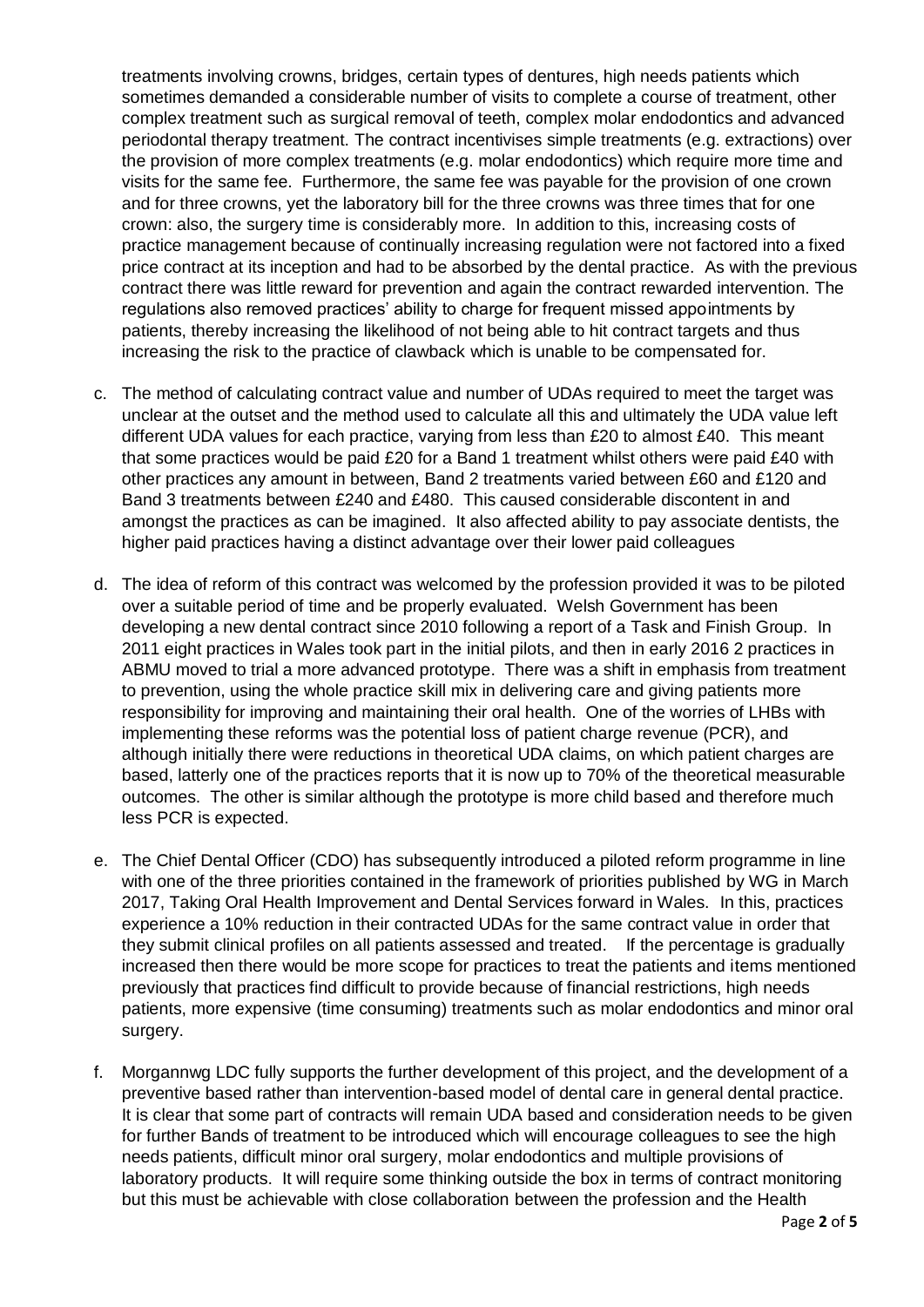Boards and WG. Colleagues would also find it useful if an agreed document on 'claiming regulations' could be introduced as long as UDAs are retained, this would help to eliminate the many 'grey areas' of the claiming regulations.

## **2. How 'Clawback Money' from the Health Boards is being used.**

- a. Morgannwg LDC is only able to speak with any authority on clawback money in ABMUHB.
- b. Since 2016/2017 ABMUHB has fully collaborated with Morgannwg LDC on the use of ring fenced dental funds and developed a three-year plan ending in the investment of the whole of the dental allocation being invested in oral health care by 2020/21.
- c. Prior to this it was agreed that all commissioning of dental activity should be made through a formal procurement process with LDC involvement. This involvement is in line with the document WSI 2010 No. 2846 (W.234) previously mentioned.
- d. In September 2017 a plan was agreed which included a range of service and financial initiatives to achieve a series of formal strategic objectives:
	- Improve the Oral Health of vulnerable groups, e.g. children, adults in care homes,
	- Improve equity of access to general dentistry
	- Reduce variation in dental pathways
	- Improve access to special care dentistry
	- Reduce Referral to Treatment times in restorative dentistry
	- Improve governance and leadership
	- Improve compliance with key legislation
- e. Through a mixture of schemes, the service made significant progress to make a range of improvements against objectives that had been prioritised for years 1 and 2:
	- Increased UDA value to £25 for those practices (43) who agreed to a range of quality initiatives, including taking on new patients, including direct referrals from Health Visitors and Designed to Smile, participation in contract reform programme, computerization.
	- Commissioned additional GDS activity in 7 practices in high need areas (30,000 UDAs) including re-opened, expanded practice in Afan Valley and new practice in Port Talbot in 2018/19
	- Halved children-only contracts, rewarding practitioners who 'converted' to full range of patients with a higher UDA rate
	- Introduced Referral Management Centre [RMC] and new paediatric pathway to support referrals for treatment under a General Anaesthetic [GA]; savings from GA contract being reinvested in building alternative pathway, including RMC administrative and clinical staff in Community Dental Service
	- Transferred resources to the Community Dental Service recognizing its contribution to providing domiciliary dental services in Bridgend county (only) and to support the new paediatric pathway
	- Enhanced Clinical leadership and management at Port Talbot Resource Centre, investing in additional Dental Practitioner sessions, Clinical Leadership roles in Community and Restorative Dentistry and primary care management support.
	- Supported practices to comply with the Equality Act through award of improvement grants to introduce hearing loops, disabled access, commissioned bariatric waiting and toilet facilities to support Dental Training Unit and CDS patients in Port Talbot Resource Centre.
- f. The LDC is happy that it is now being fully consulted on use of GDS ring fenced funds, including the use of clawback monies. It will of course, continually monitor the situation.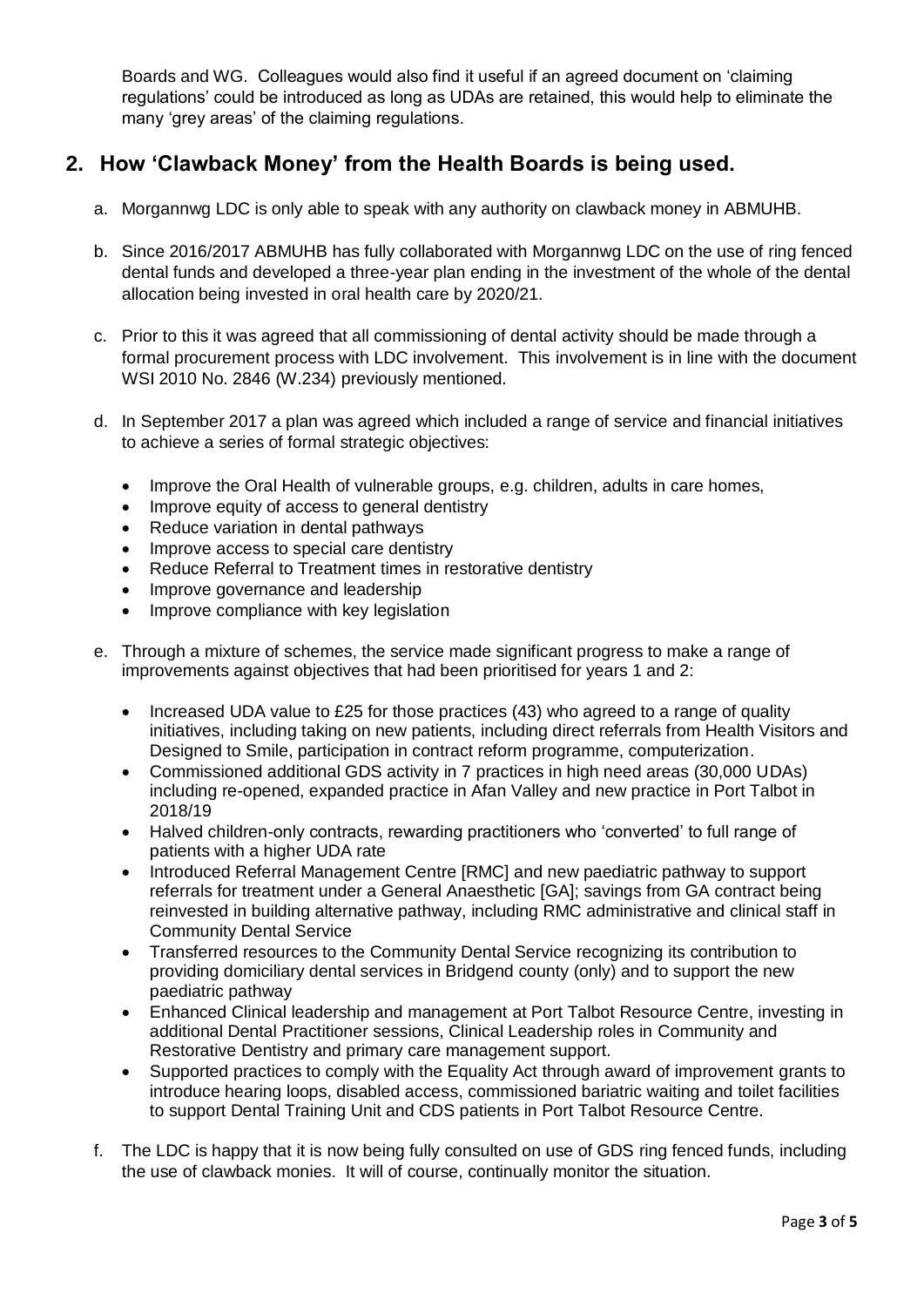## **3. Issues with the training, recruitment and retention of dentists in Wales**

- a. One of the reasons that the Dental School in Cardiff was set up was to increase the Welsh dental workforce, which it appeared to have done successfully in the initial graduate years from 1967 onwards. The 2012 workforce survey says that *'Welsh trained dentists account for 41% of the dentists currently working in Wales'*. Surely it is not beyond the realms of possibility for some preference to be given to Welsh domiciled students because of the likelihood that they will stay in Wales to work following graduation, but it is a politician's call.
- b. In the 2012 workforce review it stated that '*On average during the period 2007-2010, 58% of Welsh-trained dental graduates entered the Welsh workforce after completing DF1. Undertaking DF1 training in Wales is a significant factor in the decision to continue working in Wales. Of these, 90% undertook DF1 training in Wales and 10% undertook it elsewhere before returning to work in Wales'.*
- c. The Welsh Government funds DF training in Wales on a matched basis, but Wales is now part of a national (England and Wales) recruitment programme. It is difficult to obtain figures for the recent proportion of Cardiff trained graduates doing DFT in Wales. Anecdotal evidence suggests that English trained undergraduates come to Wales to do their DFT and then return to England to further their careers.
- d. The Dental Training Unit at Port Talbot Resource Centre has trained 35 dentists since 2010. Only 9 (28%) are still working in the ABMU area, 2 of these in the CDS.
- e. There are 13 other training practices in ABMU. Many of these would want to keep on trainees as associates but the contract does not allow this, additional UDAs being needed to employ an associate. There is also the surgery cost and extra staff costs. We are trying to establish figures for these issues at the moment and will continue to do so. Not all practices have the facilities to retain a DFT as an associate, without giving up their status as a training practice.
- f. Morgannwg LDC believes that consideration should be given to giving priority for Welsh domiciled potential dental undergraduates (including Welsh speakers) to train in Wales, and once qualified to pursue their DFT in Wales. We do not suggest solutions to this at this stage, nor how this should be achieved, but will be willing to contribute to any discussions relating to this. Perhaps discussions of a new dental school in North Wales might be appropriate,

#### **4. The provision of Orthodontic Services**

- a. ABMU commissions 7 PDS primary care orthodontic contracts from specialists on the GDC specialist register, 3 primary care GDS orthodontic contracts (with an orthodontic element attached for a Dentist with Enhanced Skills (DES)). It also provides secondary care consultant services from Morriston Hospital. The DESs work from treatment plans provided from the consultant service at Morriston Hospital.
- b. The Local Orthodontic Committee (LOC) represents orthodontic providers on the LDC and has a representative, together with the LDC on the Orthodontic Managed Clinical Network (OMNC) which advises the HB on orthodontic services in both ABMU and Hywel Dda and helps to develop policies to improve the quality of orthodontic care by:
	- Identifying patterns of referrals which are considered inappropriate (further discussed later).
	- Plan and deliver suitable targeted interventions.
	- Improve waiting times.
	- Identify robust waiting times monitoring arrangements.